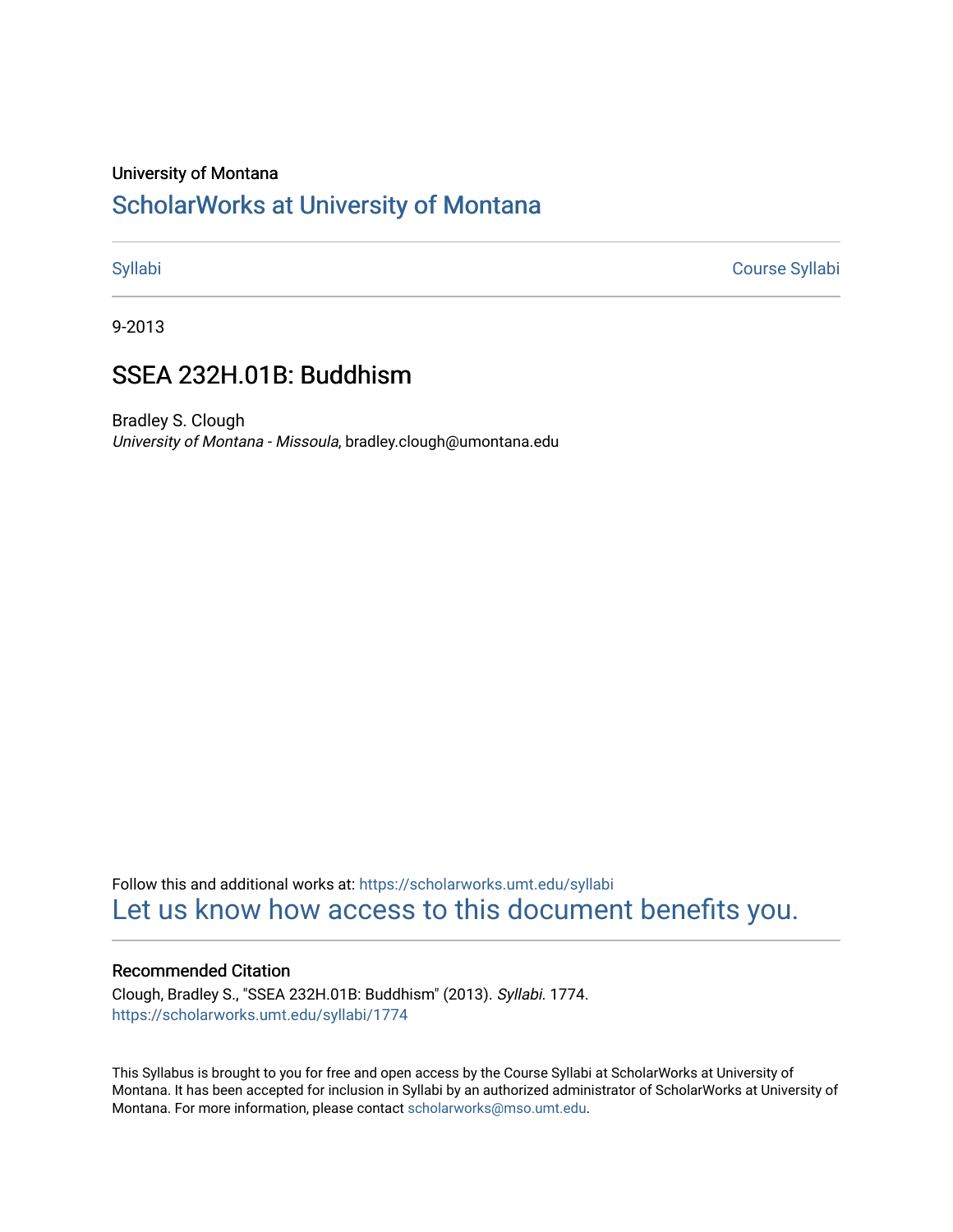## **RLST/LS 232H Buddhism Tuesdays and Thursdays 11:10-12:30 Gallagher Business Building 123**

## **Bradley Clough Clough Clough Clough Clough Clough Clough Clough Clough Clough Clough Clough Clough Clough Clough Clough Clough Clough Clough Clough Clough Clough Clough Clough Clough Clough Clough Clough Clough Clough Clo Office: LA 158 [bradley.clough@mso.umt.edu](mailto:bradley.clough@mso.umt.edu) Office Hours: T & TH 12:45-2:45 and by appointment**

The main purpose of this course is to familiarize ourselves with the basic categories of philosophy and practice in Buddhism, a pan-Asian religious tradition of remarkable diversity and expansive geographical and chronological scope. While the course will always maintain an historical perspective, in order to provide us with a framework for understanding Buddhist developments in their cultural and temporal contexts, the course will be structured mainly along thematic lines, according to the traditional concepts of the "Three Jewels or Refuges": Buddha (awakened being, exemplar, teacher); Dharma (teachings, doctrine); and Sangha (community), and the "Three Trainings": Sila (ethics, morality, virtue); Samadhi (meditation, contemplation); and Prajna (wisdom, transformative insight). Following this structure, we will closely read primary sources (in translation) and secondary studies, in order to explore how Buddhists, from ancient to modern times, have viewed the world and lived their lives in the cultural settings of South and Southeast Asia (Theravada Buddhism), East Asia (Mahayana Buddhism), and the Tibetan and Himalayan regions of Asia (Tantric or Vajrayana Buddhism).

## **Required Readings (all are available for purchase at the campus bookstore):**

Kohn, Sherab Chodzin. *The Awakened One*. Nichtern, Ethan. *One City: A Declaration of Interdependence* Rahula, Walpola. *What the Buddha Taught*. Santideva. *The Bodhicaryavatara*. Suzuki, Shunryu. *Zen Mind, Beginner's Mind*. Williams, Paul. *Mahayana Buddhism:The Doctrinal Foundations* Yeshe, Lama. *Introduction to Tantra: The Transformation of Desire*.

## **Grading**

- 1. Class Preparation and Participation: completion of and reflection upon the reading assignment for the day, as well as consistent attendance and oral participation in regular discussions. No more than two absences will be accepted without written authorization from the Health Service or an advisor, counselor, or administrator. (20% of the final grade).
- 2. Mid-Term and Final Exams (each is worth 40% of the final grade, making the two equal 80% total).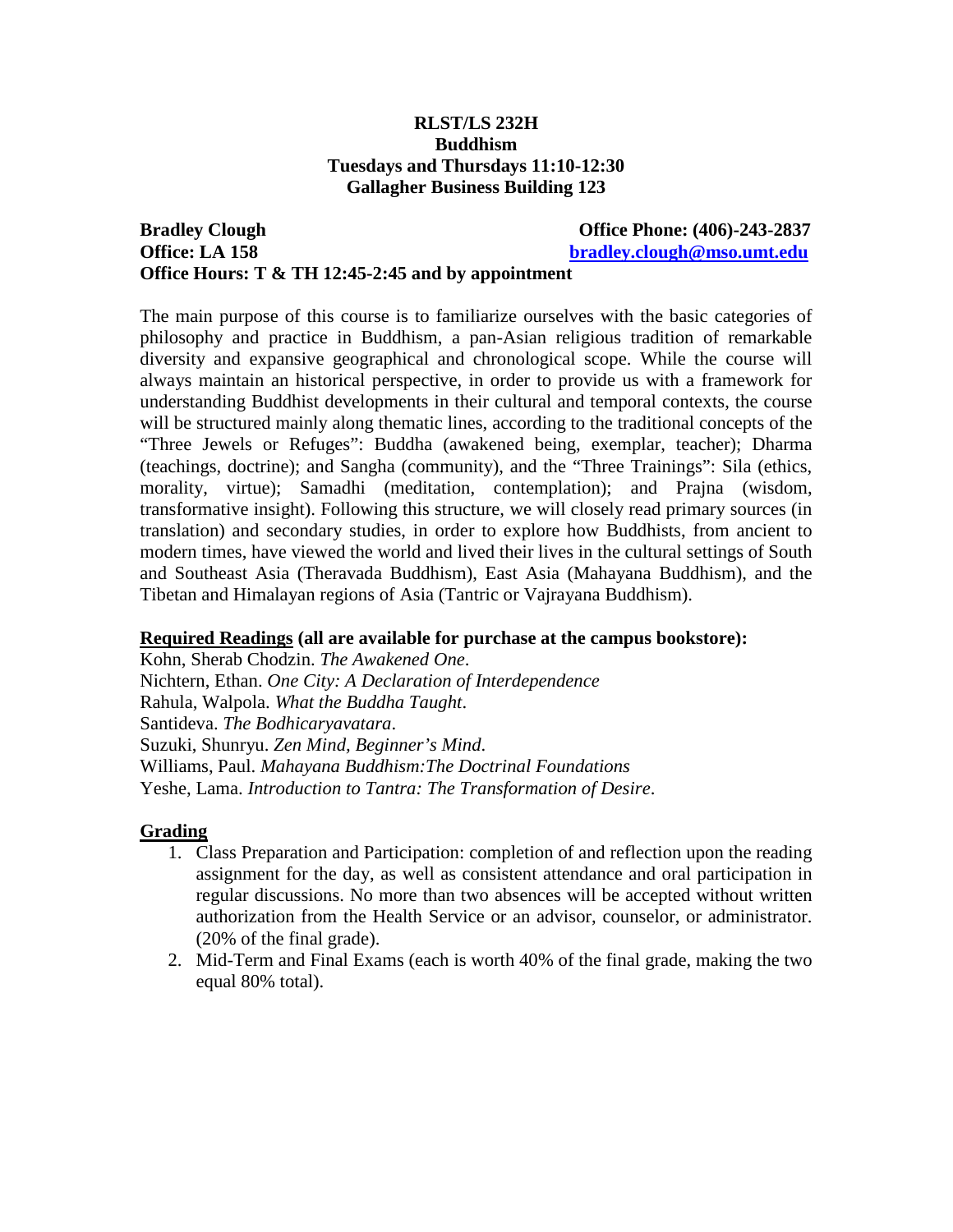## **Class Meetings and Assignments**

## **I. Buddha: Awakened One, Exemplar, Teacher, Savior**

| Tues. 8/27   | Introduction to the Course                                                                                                                                                                                                                |
|--------------|-------------------------------------------------------------------------------------------------------------------------------------------------------------------------------------------------------------------------------------------|
| Thurs. 8/29  | India in the Time of the Buddha<br>-handout: Jacob Kinnard, "Historical Overview: The Context Out of<br>Which Buddhism Emerged" (from The Emergence of Buddhism)                                                                          |
| Tues. 9/3    | The Life of Siddhartha Gautama, Sakyamuni Buddha<br>-Kohn: Acknowledgement and Chapters 1-5                                                                                                                                               |
| Thurs. $9/5$ | The Life of the Buddha (continued)<br>-Kohn: Chapters 6-9                                                                                                                                                                                 |
| Tues. 9/10   | The Previous Lives of the Buddha<br>-selections from the Jatakas, stories of Buddha's past lives                                                                                                                                          |
| Thurs. 9/12  | Buddhist Imagery I: Early Artistic Representations of the Buddha<br>-in-class visual presentation (no reading)                                                                                                                            |
| Tues. 9/17   | Buddha as Supramundane Being<br>-Williams, "Buddhism: Doctrinal Diversity and Moral Unity" (pp. 1-7)<br>and "Mahasamghikas and Lokottaravada" (pp. 18-21)<br>-handout: Roger Corliss, "Birth of Buddhas" (from The Vision of<br>Buddhism) |
| Thurs. 9/19  | <b>Buddhas and Their Pure Lands</b><br>-Williams, Chapter 10: "Trust, Faith, & Devotion: The Cults of Buddhas<br>& Bodhisattvas" (pp. 209-218 and 243-266)<br>-handout: The Smaller Sutra Displaying the Land of Bliss                    |
| Tues. 9/24   | Buddhist Imagery II: Later Artistic Icons of Buddhas and Bodhisattvas<br>-Williams, Chapter 10, pp. 218-243<br>-in-class visual presentation                                                                                              |

## **II. Dharma: The Teachings of Wisdom, Ethics and Meditation**

Thurs. 9/26 The Fundamental Teachings of Buddhist Philosophy -Rahula: chapters II, VI, and III, and pp. 92-94 -handout: "King Milinda and Nagasena's Chariot Simile"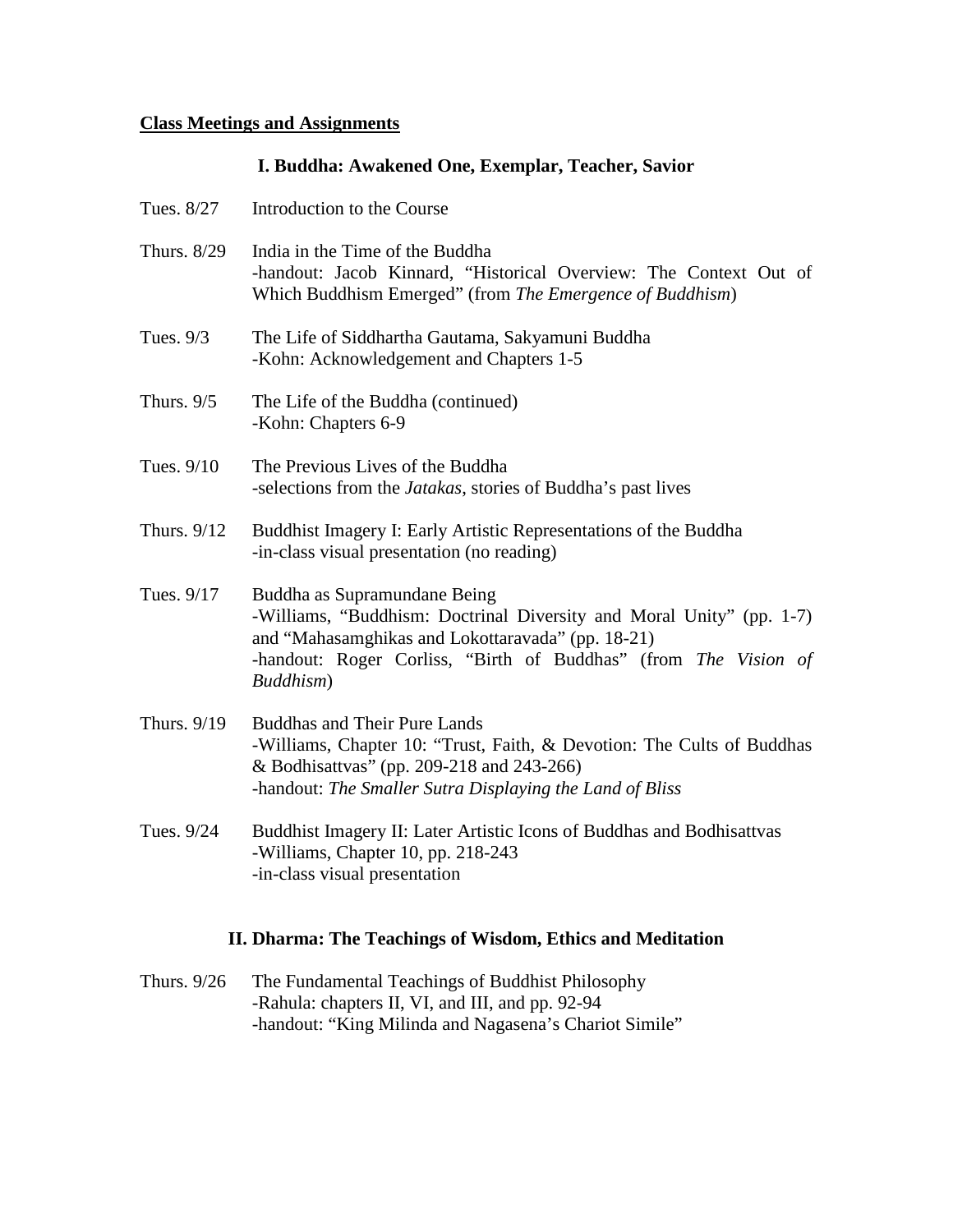- Tues. 10/1 The Fundamental Teachings of Buddhist Philosophy (continued) -handout: Joseph Goldstein, "Dependent Origination" (from *The Experience of Insight*) -handout: The Dalai Lama, "The Buddhist Worldview" and "Life Impelled by Ignorance" (from *The Meaning of Life*) -handout: The *Kaccayanagotta Sutta*
- Thurs. 10/3 The Fundamental Teachings of Buddhist Philosophy (continued) -Rahula: Chapters IV and V -handout: selections from Theravada Buddhism's "Pali Canon"
- Tues. 10/8 Buddhist Meditation I: Theravada Buddhist Meditation - handout: Damien Keown, "Meditation" (from *Buddhism: A Very Short Introduction*) -handout: Shinzen Young, "Buddhist Mediation" (from *The Buddhist Religion*)

## **\*\*Evening Documentary Showing: "Doing Time, Doing Vipassana"\*\***

- Thurs. 10/10 Buddhist Ethics I: The Layperson's Morality of Giving, the Five Precepts, and Merit-Making -handout: Peter Harvey, *Introduction to Buddhist Ethics* (pp. 60-88 and 97-122)
- Tues. 10/15 Reformation in Buddhist Thought: Mahayana Buddhism's *Prajna-Paramita* ("Perfection of Wisdom") Literature -Williams: "Abhidharma," (pp. 15-18), " The Justification of Mahayana Sutras," (pp. 38-44), and Chapter 2 -handout: The *Hridaya* ("Heart") *Sutra* -handout: Geshe Rabten, commentary on the *Heart Sutra*
- Thurs. 10/17 The Systemization and Elucidation of "Perfection of Wisdom" Thought: Nagarjuna and the Madhyamaka School -Williams: Chapter 3, "Madhyamaka" -handout: Chapter 24 of Nagarjuna's *Mulamadhyamakakarikas*
- Tues. 10/22 **\*\*Mid-Term Exam\*\***
- Thurs. 10/24 Mahayana Buddhist Teachings on Mind and Buddha-Nature -Williams, pp. 84-88, 92-100, 103-109, & 119-122 -handout: selections from Cittamatra ("Mind-Only") or Yogacara ("Yoga Practice") and Tathagatagarbha ("Buddha-Womb") literature
- Tues. 10/29 Buddhist Mediation II: Zen and the Realization of Buddha-Nature -Suzuki: selections